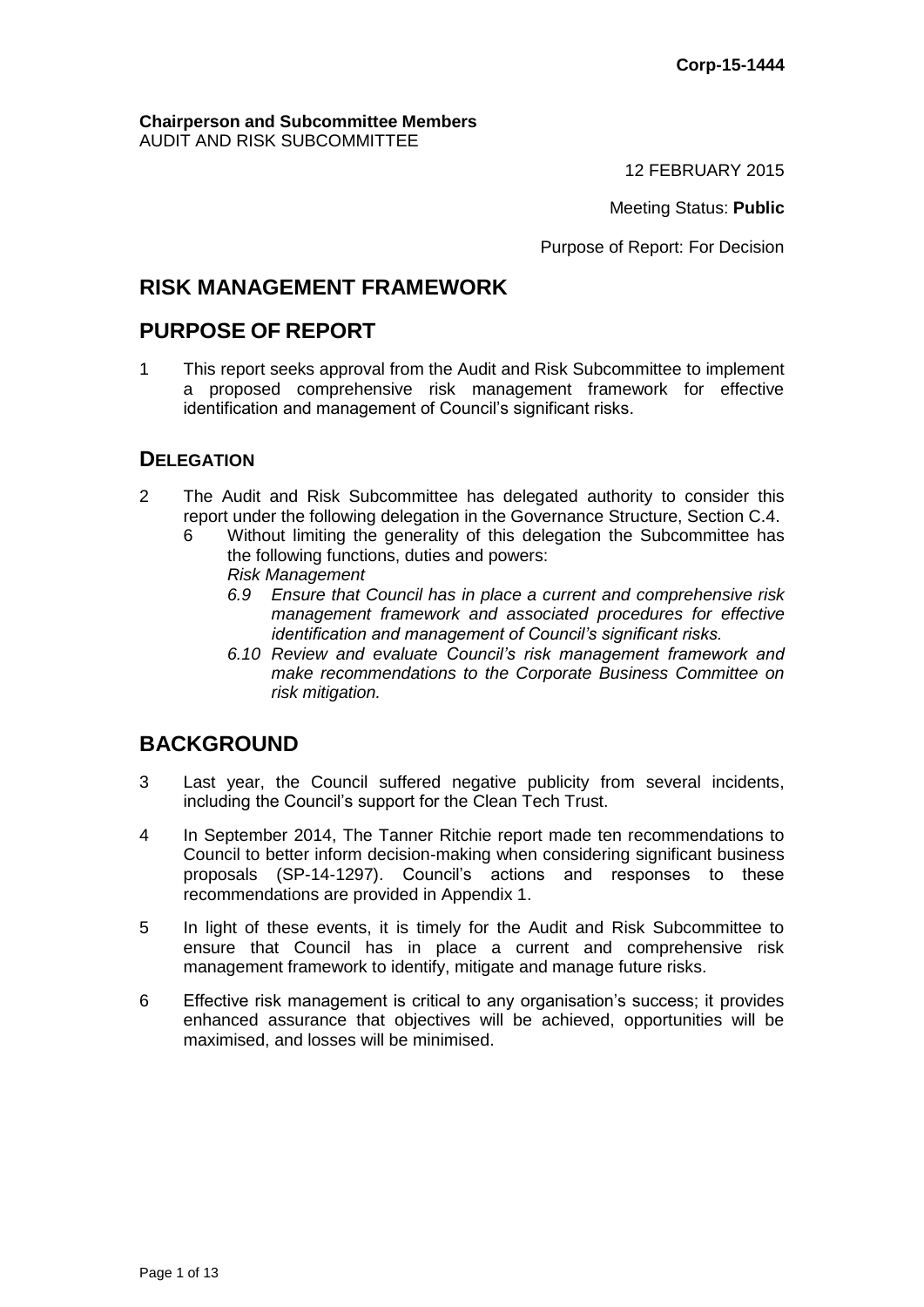# **CONSIDERATIONS**

Integrated Risk Management Framework

- 7 An effective organisational approach to risk management is one which embodies and integrates robust risk management philosophy, thinking and practice directly into business activities, capability and culture. It focuses on strategic, tactical and operational achievement.
- 8 An integrated risk management framework is not a standalone system or document. Rather it is intrinsic to the translation of stakeholder expectation into strategy, into programmes, and into action.
- 9 Given that risks comprise both threats and opportunities, an integrated risk management framework provides focus, facilitation and engagement on how:
	- Strategy is developed to deliver on organisational objectives and manage the risks posed by externalities, stakeholder expectations and desired goals.
	- Policies, procedures and programmes are developed to deliver on the strategies and manage the risks identified.
	- Risks are managed at essential levels of activity to support the achievement of relevant objectives.
- 10 An integrated Risk Management Framework as illustrated below:



- 11 An integrated approach to risk management positively influences the right behaviours in the management of activities on a day to day basis All decisionmaking incorporates the consideration of risk. Risk reporting is easily facilitated and is comprehensive and relevant being based on proactively identified and well thought through information. This gives confidence that the right risks are being managed, in the right way, at the right time and by the right people.
- 12 This contrasts with a risk management approach that is driven predominantly by a risk reporting requirement or mandate. This tends to result in a compliance based, mechanistic system that the business quickly regards as having little relevance to its day to day activities and decision making. As a result, any risk reporting is based on ill-considered and variable information. Big threats and/or opportunities are easily overlooked and decision making is flawed.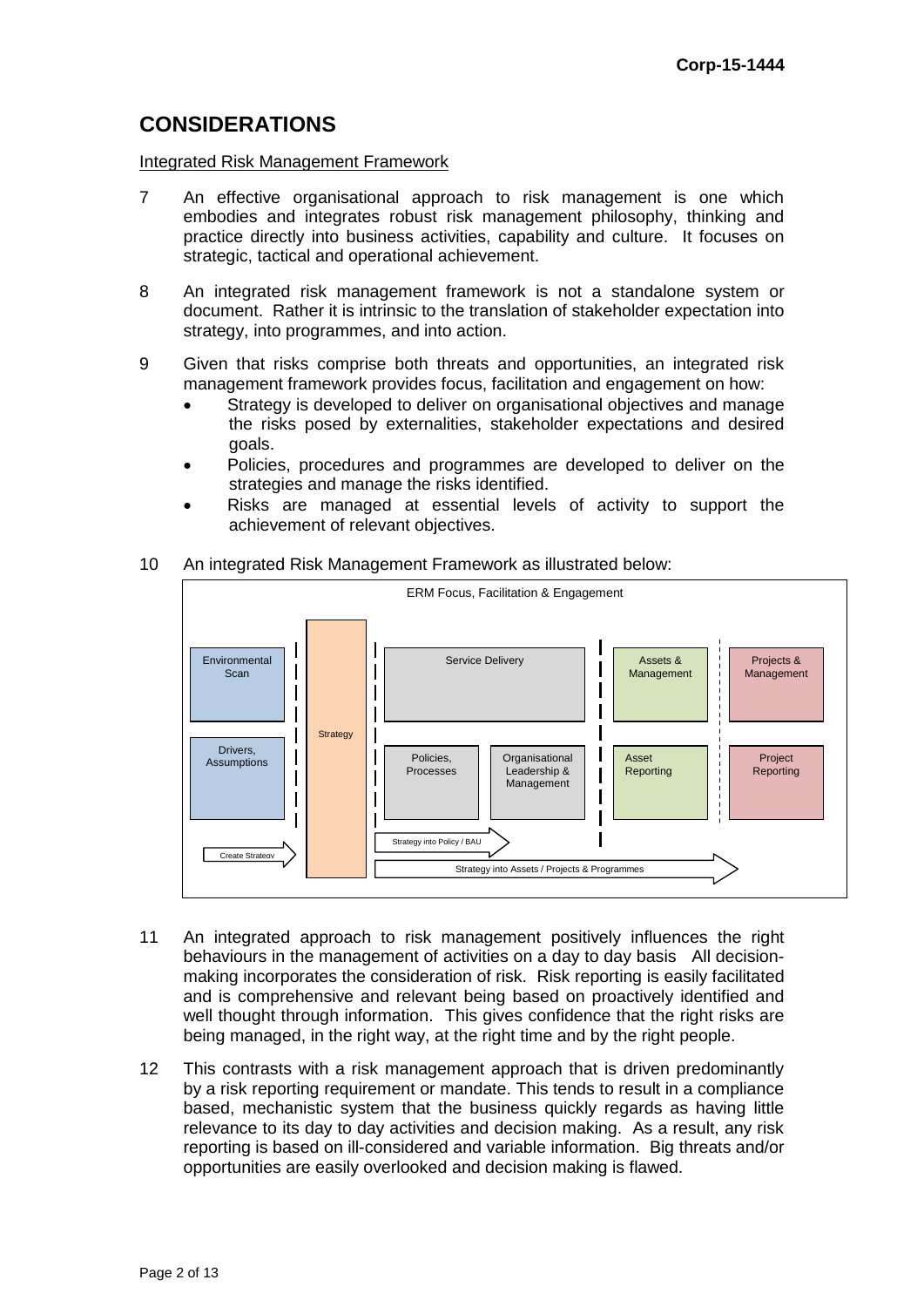#### Accepted Risk Management Framework Principles and Guidelines

13 An integrated risk management framework is consistent with the widely accepted and adopted 'ISO 31000 Risk Management Principles and Guidelines' and is generally referred to as an Enterprise Risk Management (ERM) model, as illustrated below.



- 14 The benefits of an ERM model for the Council would include:
	- increase the likelihood of achieving objectives;
	- encourage proactive management;
	- increased awareness of the need to identify and treat risk throughout the Council;
	- improve the identification of opportunities and threats;
	- comply with relevant legal and regulatory requirements and international norms;
	- improve mandatory and voluntary reporting;
	- improve governance;
	- improve stakeholder confidence and trust:
	- establish a reliable basis for decision making and planning;
	- improve controls;
	- effectively allocate and use resources for risk treatment;
	- improve operational effectiveness and efficiency;
	- enhance health and safety performance, as well as environmental protection;
	- improve loss prevention and incident management;
	- minimise losses;
	- improve organisational learning; and
	- improve organisational resilience.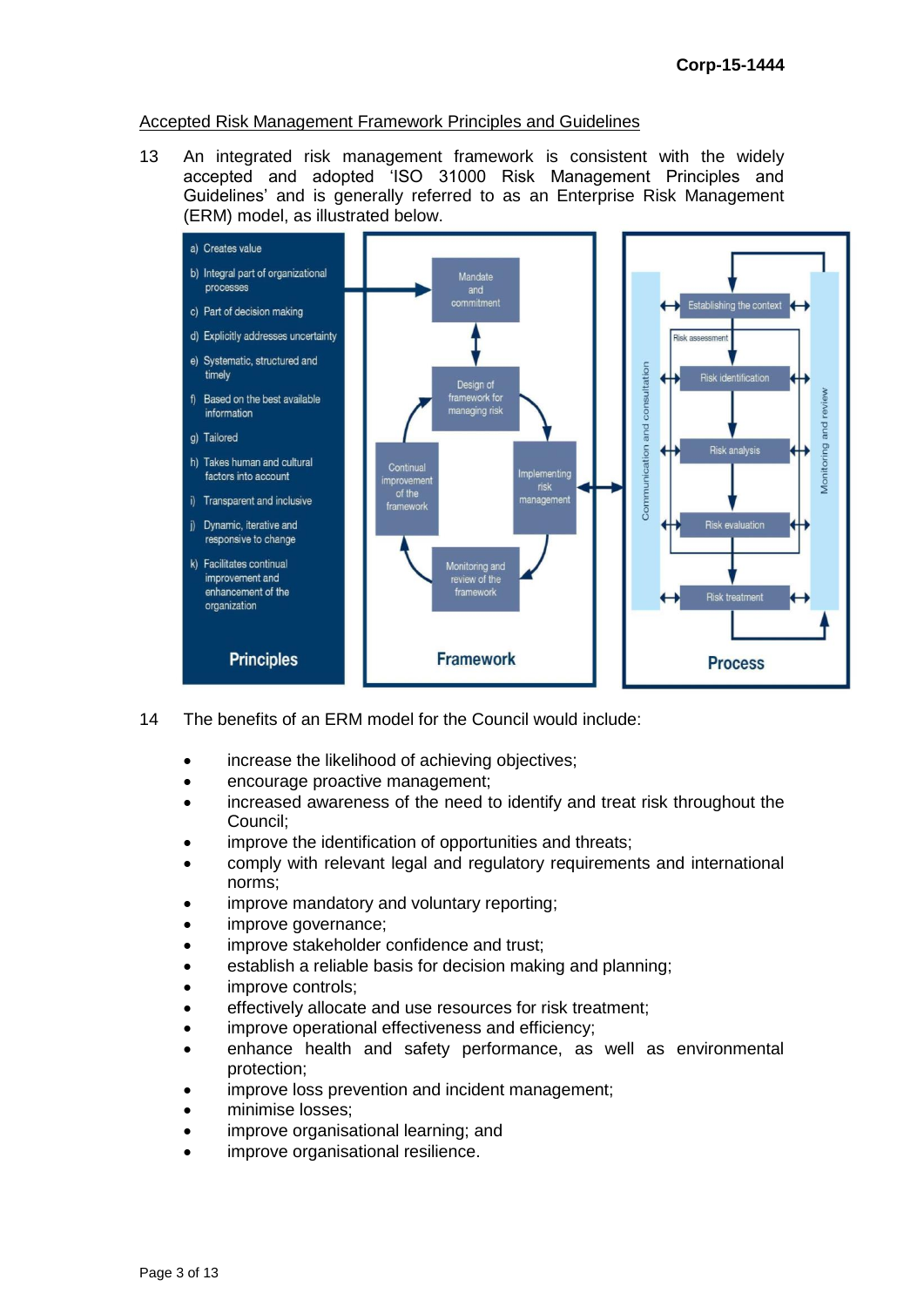15 It is proposed that Council establishes an ERM approach that is consistent with the principles and guidelines of 'ISO 31000 Risk Management' with immediate effect.

### Implementation Considerations

- 16 The Council's development towards achieving a fully integrated risk management framework can be measured and monitored against an ERM Maturity Model (See Appendix 2). The model describes five separate levels of ERM maturity, starting at 'ad-hoc' (Level 1) and progressing to 'Enterprise-wide' (Level 5). Each level considers the organisation's risk maturity against the following key parameters:
	- Leadership;
	- Culture;
	- Risk Management Procedures;
	- Capability;
	- Integration; and
	- **Monitoring**
- 17 The Council has taken preliminary steps towards a structured risk management framework and is currently considered to be 'Mandated' (Level 2). Achieving Enterprise-wide' (Level 5), in an organisation the size of the Council, typically takes between two to three years.
- 18 A proposed implementation plan for progressing to 'Enterprise-wide' (Level 5) has been developed (see Appendix 3). This plan provides for many of the fundamental ERM elements to be in place, and attendant benefits delivered within 12 months, taking the organisation to 'Managed' (Level 4), with some aspects of 'Enterprise-wide' (Level 5). Effort beyond the 12 months period largely involves consolidation and refinement and is targeted at embedding and improving organisation risk management culture.
- 19 The design principles incorporated in the implementation plan include;
	- Strong management mandate, commitment and leadership;
	- Focus on organisation risk culture;
	- Accountability:
	- Appropriate resources;
	- Transfer of knowledge, expertise and hence capability to the business;
	- Consistent process;
	- An all of business integrated approach (strategic, tactical and operational);
	- Robust communication and assurance to management and governance levels;
	- **Encouragement of the right conversations and outcomes;**
	- Staff awareness and active people engagement;
	- Monitoring and review; and
	- Continual improvement
- 20 It is critical that the Risk Management Framework project proceeds in the most efficient manner possible and achieves an optimal solution. In that regard the plan assumes the part time engagement, at least over the initial 12 months, of an external consultant that is highly skilled and experienced in ERM development, implementation and operation and who is aware of the traps and pitfalls of putting ERM in place.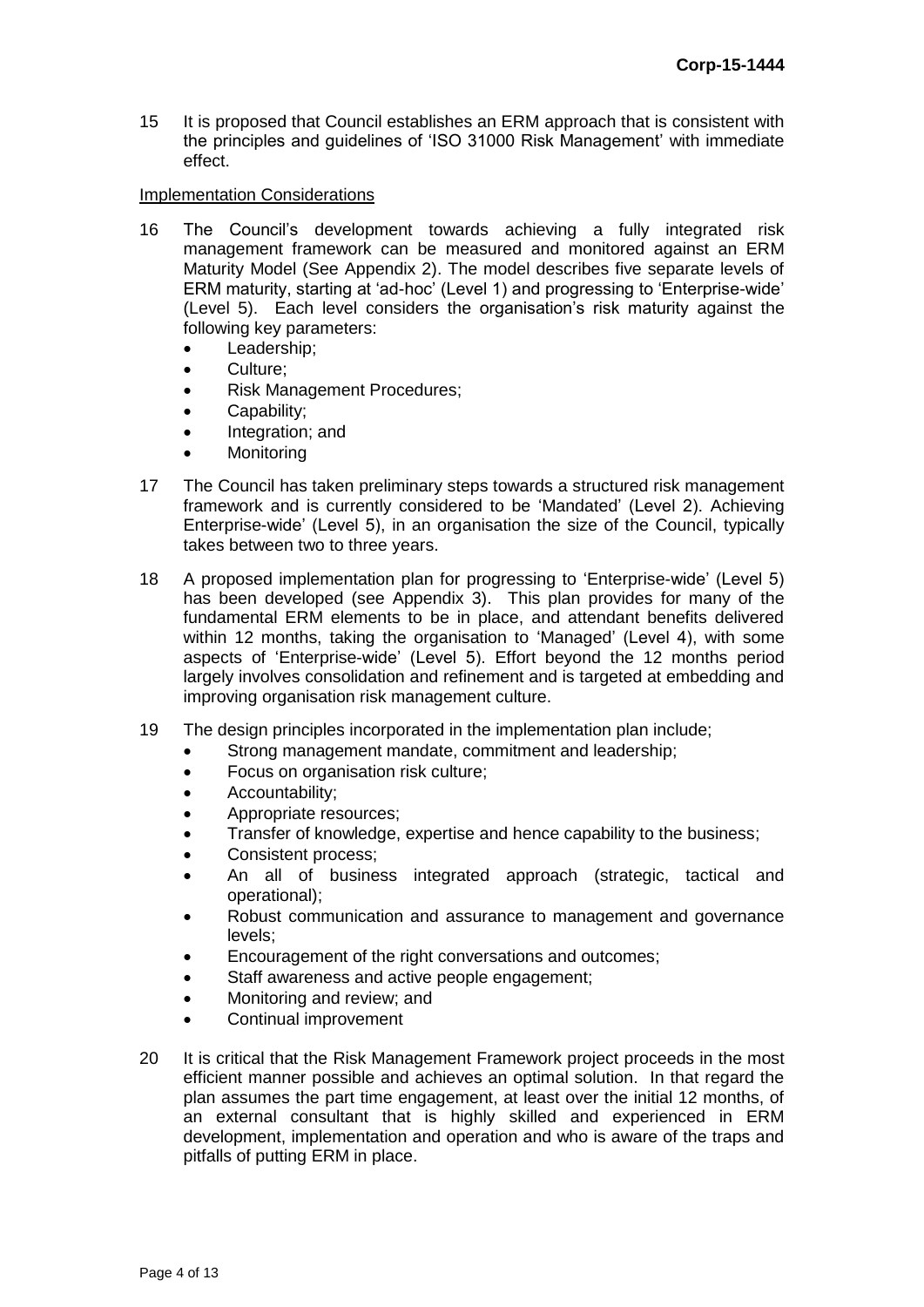- 21 An independent consultant has been identified and has already provided assistance with the preliminary thinking and planning. It is important to note that the plan calls for the consultant to place emphasis on knowledge transfer, increasing risk management capability and expertise within the organisation and thereby minimising costs and maximising value.
- 22 The following table highlights the key risks that have been identified regards the successful implementation of an integrated risk management framework and what measures can be taken to best mitigate these risks.

|                | <b>Risk Description</b>                                                                                                                                                                                                                                              | <b>Treatment</b>                                                                                                                                                                                                                                                                                                                                                                                                                                                                                                                                                                                                                                                                                                   |
|----------------|----------------------------------------------------------------------------------------------------------------------------------------------------------------------------------------------------------------------------------------------------------------------|--------------------------------------------------------------------------------------------------------------------------------------------------------------------------------------------------------------------------------------------------------------------------------------------------------------------------------------------------------------------------------------------------------------------------------------------------------------------------------------------------------------------------------------------------------------------------------------------------------------------------------------------------------------------------------------------------------------------|
| $\mathbf{1}$   | Poor day to day management<br>of risks due to the framework<br>being seen by the business<br>as something separate and<br>mainly as a compliance<br>and/or tick box exercise. The<br>business perceives that it is<br>too busy doing business as<br>usual to do this | Don't throw away what's already<br>$\bullet$<br>working, rather provide encouragement<br>and support.<br>Communicate the meaning and value<br>of risk management to the business.<br>Senior management to encourage<br>implementation of better risk<br>management in activities as a cultural<br>norm - the way we do things around<br>here, it is business as usual<br>Make risk and risk management<br>interesting and a regular topic of<br>manager catch-ups with reporting staff<br>Value voluntary risk reporting, don't<br>punish or devalue the reporter<br>Reward good risk management<br>Risk champions to assist in embedding<br>risk management culture in teams,<br>encouraging the right behaviours |
| $\overline{2}$ | Risks keep changing or being<br>redefined when reported due<br>to lack of trust and or<br>accountability for getting it<br>right downstream                                                                                                                          | Ensure accountabilities for agreeing,<br>$\bullet$<br>signing-off and escalating risks are<br>defined and well implemented<br>Trust the accountabilities<br>Clear process and understanding of<br>how to identify, define, analyse and<br>evaluate a risk                                                                                                                                                                                                                                                                                                                                                                                                                                                          |
| 3              | Poor understanding of how to<br>identifying and accurately<br>define risks                                                                                                                                                                                           | Ensure accountabilities for agreeing,<br>$\bullet$<br>signing-off and escalating risks are<br>defined and well implemented<br>Trust the accountabilities<br>Clear process and understanding of<br>how to identify, define, analyse and<br>evaluate a risk                                                                                                                                                                                                                                                                                                                                                                                                                                                          |
| 4              | Risks are over or under<br>mitigated due to poor<br>understanding of organisation<br>risk tolerance and appetite,<br>tendency for being overly risk<br>averse                                                                                                        | Ensure organisational risk tolerance<br>and appetite understanding is<br>adequately evolved, defined and<br>communicated<br>Encourage calculated risk taking,<br>accept failure in some already<br>accepted high risk ventures                                                                                                                                                                                                                                                                                                                                                                                                                                                                                     |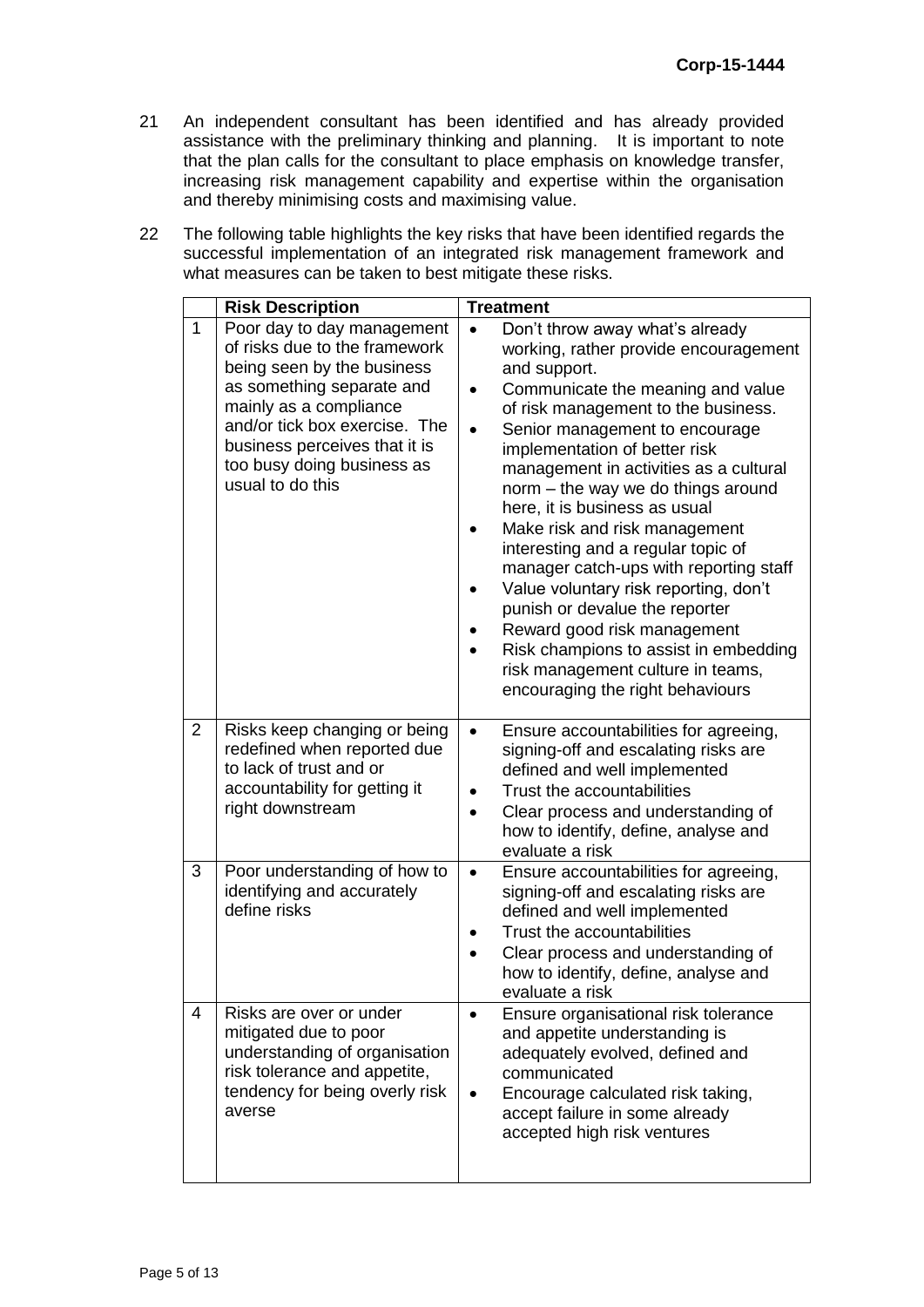|                | <b>Risk Description</b>                                                                                                                                            | <b>Treatment</b>                                                                                                                                                                                                                                                      |  |  |  |  |  |
|----------------|--------------------------------------------------------------------------------------------------------------------------------------------------------------------|-----------------------------------------------------------------------------------------------------------------------------------------------------------------------------------------------------------------------------------------------------------------------|--|--|--|--|--|
| 5              | Risk management and<br>reporting ends up in silos<br>due to excessive vertical<br>accountability and lack of a<br>cross business thinking                          | Ensure cross business initiatives are<br>given risk management focus,<br>encourage cross group risk<br>management thinking<br>Analyse vertical risk information to<br>identify cross business or otherwise<br>common themes                                           |  |  |  |  |  |
| 6              | Only threats identified,<br>opportunity dimension of risk<br>ignored due perceptions of<br>risks as only being negative                                            | Staff awareness, mentoring etc. to<br>$\bullet$<br>provide sufficient focus on the<br>opportunity dimension of risk                                                                                                                                                   |  |  |  |  |  |
| $\overline{7}$ | Poor management of risks<br>due risk management<br>perceived as something the<br>consultant and/or risk<br>manager and/or risk<br>champions do                     | Risk management leadership to<br>$\bullet$<br>facilitate and mentor rather than do all<br>the detailed work<br>Senior leaders to play their role<br>Make risk management part of<br>$\bullet$<br>performance management<br>Encourage voluntary reporting<br>$\bullet$ |  |  |  |  |  |
| 8              | Project milestones not<br>achieved due to insufficient<br>internal resource being made<br>available                                                                | Risk champions identified and made<br>$\bullet$<br>available                                                                                                                                                                                                          |  |  |  |  |  |
| 9              | Poor reception of risk reports<br>by Council and/or the Senior<br>Leadership Team due to poor<br>alignment with Council/<br>Senior Leadership Team<br>expectations | Discuss expectations with the Audit<br>and Risk Subcommittee and Senior<br>Leadership Team - listen to feedback<br>and adapt quickly                                                                                                                                  |  |  |  |  |  |

## Financial Considerations

- 23 The cost of the independent consultant in providing assistance with the preliminary thinking and planning will be absorbed within the 2014/15 Annual Plan.
- 24 Subject to approval to proceed, the total estimated work effort required by the external consultant for the implementation of the risk management framework will be determined.

### Legal Considerations

25 There are no legal considerations at this time.

### Policy Implications

- 26 A Risk Management Policy will be developed (targeted for March 2015) so as to inform an integrated risk management framework that provides focus, facilitation and engagement on how:
	- Policies, procedures and programmes are developed to manage identified risks.
	- Risks are managed at essential levels of activity to support the achievement of relevant objectives.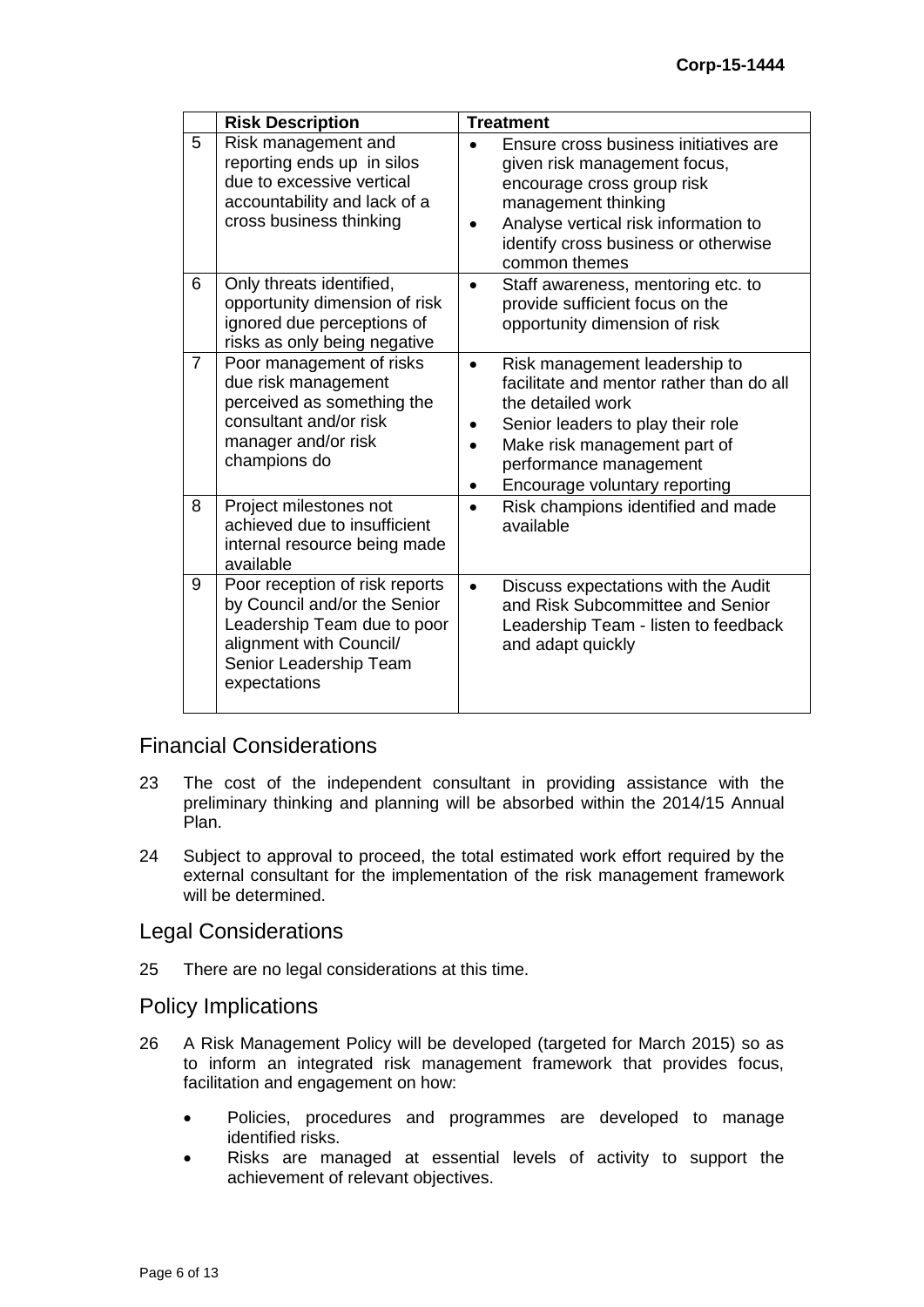## Tāngata Whenua Considerations

27 There are no tāngata whenua considerations.

## Publicity Considerations

28 There are no publicity considerations at this stage.

# **SIGNIFICANCE AND ENGAGEMENT**

29 This matter has a low level of significance under the Council Policy.

## **RECOMMENDATIONS**

30 That the Audit and Risk Subcommittee endorses the implementation of the proposed integrated risk management framework.

**Approved for submission by:**

**Report prepared by:**

**Mark de Haast Wayne Maxwell**

**Financial Controller Group Manager Corporate Services**

**Approved for submission by:**

**Stephen McArthur Group Manager Strategy and Planning**

## **APPENDICES:**

- 1. Appendix 1: Council's actions and responses to the Tanner Ritchie report recommendations
- 2. Appendix 2: Enterprise Risk Management Maturity Model
- 3. Appendix 3: Enterprise Risk Management Implementation Plan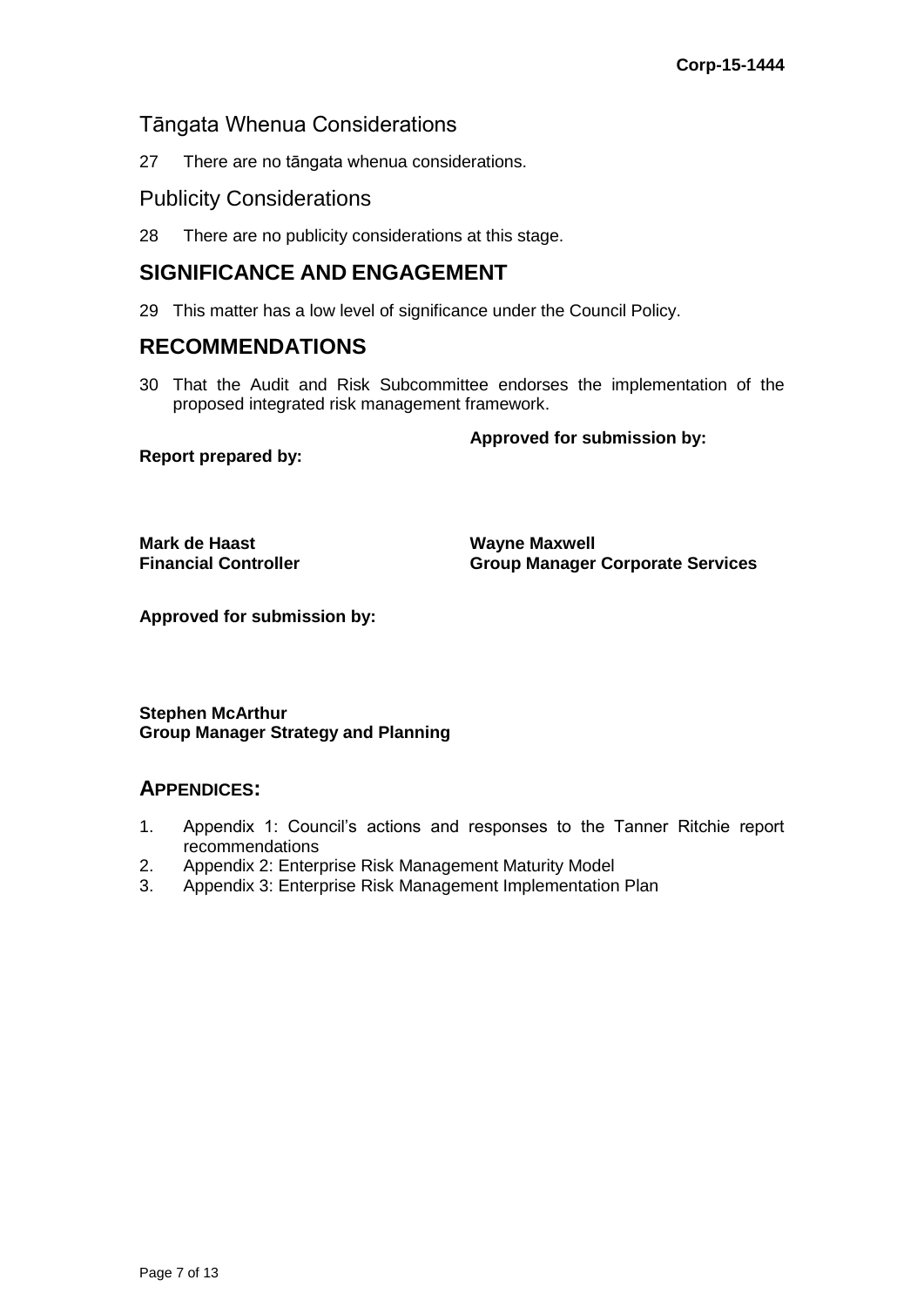Council's actions and responses to the Tanner Ritchie report recommendations

| Ref            | <b>Report recommendations</b>                                                                                                                                                                                                                                                    | <b>Action/response</b>                                                                                                                                                                                                                                                                                                                                                                                                                                                                                                                                                                                                                                                                                                                                                                                                                                                                                                                                                                                                                       | Key controls/mitigations                                                                                                                                                                    | <b>Timeframe</b>                                                                                       |  |  |
|----------------|----------------------------------------------------------------------------------------------------------------------------------------------------------------------------------------------------------------------------------------------------------------------------------|----------------------------------------------------------------------------------------------------------------------------------------------------------------------------------------------------------------------------------------------------------------------------------------------------------------------------------------------------------------------------------------------------------------------------------------------------------------------------------------------------------------------------------------------------------------------------------------------------------------------------------------------------------------------------------------------------------------------------------------------------------------------------------------------------------------------------------------------------------------------------------------------------------------------------------------------------------------------------------------------------------------------------------------------|---------------------------------------------------------------------------------------------------------------------------------------------------------------------------------------------|--------------------------------------------------------------------------------------------------------|--|--|
| $\mathbf{1}$   | A full business case needs to be<br>prepared for any significant business<br>proposal seeking Council support. The<br>council should seek appropriately<br>qualified external support to analyse any<br>proposal if necessary, and engage in a<br>sound 'due diligence' process. | A business case process for significant proposals/projects has been<br>established that has the following principles:<br>Business cases will clearly demonstrate the financial, strategic,<br>commercial, feasibility/management and economic cases for change<br>Proposals will follow the Treasury's Better Business Case guidelines<br>$\blacksquare$<br>and process which includes a strategic assessment, indicative<br>business case, detailed business case and implementation business<br>cases<br>Significant business case will be reviewed through its stages by the<br>senior leadership team (SLT) and Council to give confidence to<br>decision makers that investing in a proposal or project is justified<br>Where necessary, any project or proposal (as part of the business<br>case process) will seek appropriately qualified external support to<br>analyse the proposal<br>A sound due diligence process will be followed.<br>$\blacksquare$                                                                           | Policies and<br>procedures<br><b>GM.SLT and Council</b><br>review and approval<br>of significant<br>business cases<br>CBC reporting on<br>$\blacksquare$<br>performance of key<br>projects. | Immediate<br>$\blacksquare$<br>Embed as part of the LTP and<br>project/proposal processes.             |  |  |
| $\overline{2}$ | There may be components within the<br>overall business proposal that need<br>specific commercial analysis (i.e. the<br>Stage 2 building proposal in this<br>instance).                                                                                                           | As part of the business case process, and where applicable, commercial<br>elements will be examined. These include, but are not limited to:<br><b>Building proposals</b><br>$\blacksquare$<br>$\blacksquare$<br>The procurement strategy<br>The service requirements, risk allocation and payment mechanisms<br>$\blacksquare$<br>Contractual issues.<br>$\blacksquare$                                                                                                                                                                                                                                                                                                                                                                                                                                                                                                                                                                                                                                                                      | Policies and<br>$\blacksquare$<br>procedures<br><b>GM. SLT and Council</b><br>review and approval<br>of significant<br>business cases.                                                      | Immediate<br>$\blacksquare$<br>$\blacksquare$<br>As part of any significant business<br>case proposal. |  |  |
| 3              | The role of the Council in respect of<br>particular projects needs to be<br>determined, and the nature of its<br>interests set out formally and understood<br>by all involved. Why it should invest in a<br>proposal needs to be properly elaborated<br>and reviewed.            | As part of the business case process the Council's role in a project or<br>proposal will be critically examined. In order to find a preferred way<br>forward option the business case investment objectives and case for<br>change will examine:<br>The fit with strategy and case for change<br>$\blacksquare$<br>The opportunity for key stakeholders to influence the direction<br>Existing arrangements, scope, benefits, risks and constraints.<br>There will often be a series of problems that the project or proposal seeks<br>to address, or opportunities that it seeks to take advantage of. These will<br>form the basis of consideration of the options such as: Should the project<br>or proposal be delivered now or in the future? Should it be delivered by<br>the Council? If yes, should it be governed in-house or at arm's-length?<br>The nature of the Council's interests and arrangements with any project<br>and proposal should be clearly outlined and formalised as part of the<br>preferred way forward option. | <b>GM, SLT and Council</b><br>review and approval of<br>significant business cases.                                                                                                         | Immediate<br>$\blacksquare$<br>$\blacksquare$<br>As part of any significant business<br>case proposal. |  |  |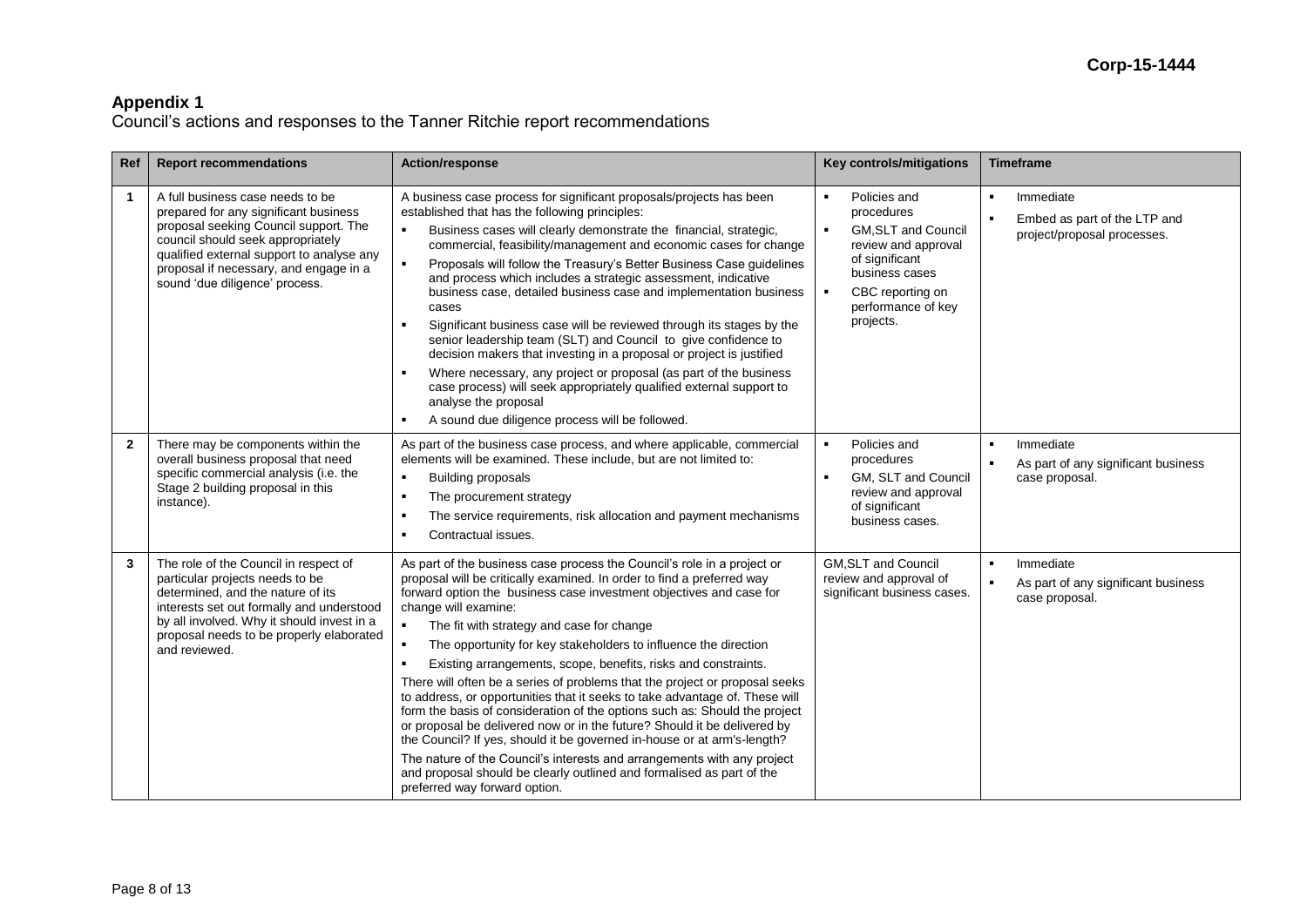| Ref            | <b>Report recommendations</b>                                                                                                                                                                                                                                                    | <b>Action/response</b>                                                                                                                                                                                                                                                                                                                                                                                                                                                                                                                                                                                                    | Key controls/mitigations                                                                                                                                                                                                                                                                  | <b>Timeframe</b> |
|----------------|----------------------------------------------------------------------------------------------------------------------------------------------------------------------------------------------------------------------------------------------------------------------------------|---------------------------------------------------------------------------------------------------------------------------------------------------------------------------------------------------------------------------------------------------------------------------------------------------------------------------------------------------------------------------------------------------------------------------------------------------------------------------------------------------------------------------------------------------------------------------------------------------------------------------|-------------------------------------------------------------------------------------------------------------------------------------------------------------------------------------------------------------------------------------------------------------------------------------------|------------------|
| 4              | If a new organisation is to be<br>established, and if the Council is required<br>to invest in it, consideration should be<br>given to what structural options are<br>available and how the Council's<br>'ownership' as well as its 'purchase'<br>interests should be formulated. | If a new organisation was to be established the Council would require<br>that key elements would need to be applied include, but are not limited to:<br>Council approval to establish the organisation<br>Clarity about the organisation's purpose and strategic direction<br>$\blacksquare$<br>Clarity around the organisations' roles and behaviours<br>$\blacksquare$<br>Getting the right people, in the governance and management roles<br>$\blacksquare$<br>Building and maintaining transparent and accountable processes<br>$\blacksquare$<br>Building and maintaining effective relationships.<br>$\blacksquare$ | Business case options<br>analysis and approval<br>processes required to<br>initiate Council<br>consideration to set up a<br>new organisation.                                                                                                                                             | As required.     |
| 5              | Care needs to be taken to understand<br>the implications of the investment<br>approach or model chosen for the<br>purpose. In particular, the style of<br>management subsequently required for a<br>significant Council investment should be<br>fully explored from the outset.  | A key element of the Councils business case process is the feasibility and<br>management case which examines the investment approach and model<br>including:<br>What are the different options/models that could be used to deliver<br>the project or proposal?<br>Our ability/track record in sponsoring/delivering the<br>project/proposal?<br>Management arrangements<br>$\blacksquare$<br>What people, financial and time resources will the project/proposal<br>need?                                                                                                                                                | GM, SLT and Council<br>review and approval of<br>significant business cases.                                                                                                                                                                                                              | As required.     |
| 6              | The Council's ongoing relationship with<br>any new entity that it is supporting should<br>be specified in a relevant form of<br>agreement-i.e. either an MoU, a<br>contract for services, or some other form<br>of performance agreement.                                        | The Council will follow the key steps required to implement good contract<br>and relationship management. These include, but are not limited to:<br>Define the requirements<br>$\blacksquare$<br>Develop the performance management framework<br>$\blacksquare$<br>Develop the relationship management framework<br>$\blacksquare$<br>Develop the risk management framework<br>$\blacksquare$<br>Enable continuous improvement<br>٠<br>Decide what resources will be needed to manage the contract.<br>$\blacksquare$                                                                                                     | <b>GM.SLT and Council</b><br>review and sign-off of the<br>relevant form of<br>agreement.                                                                                                                                                                                                 | As required.     |
| $\overline{7}$ | Risks that are identified for the Council<br>should be incorporated into a relevant<br>risk register and regularly monitored and<br>updated. Appropriate mitigation steps<br>should be in place and acted upon.                                                                  | The Council is fully committed to effective risk management and best<br>practice in the identification, evaluation and control of risks, in order to:<br>Integrate risk management into the culture of the Council<br>$\blacksquare$<br>Manage risk in accordance with standards and best practice<br>$\blacksquare$<br>Fully document major threats and opportunities<br>$\blacksquare$<br>Clearly identify risk exposures<br>$\blacksquare$<br>Prevent injury and damage and reduce the cost of risk<br>$\blacksquare$<br>Ensure conscious and properly evaluated risk decisions.<br>$\blacksquare$                     | Risk registers for key<br>project risks; and as<br>a key assessment<br>tool for developing<br>the strategic case of<br>the business case<br>Review of key<br>$\blacksquare$<br>strategic risks and<br>mitigation strategies<br>throughout the SLT<br>and the Audit and<br>Risk Committee. | Immediate.       |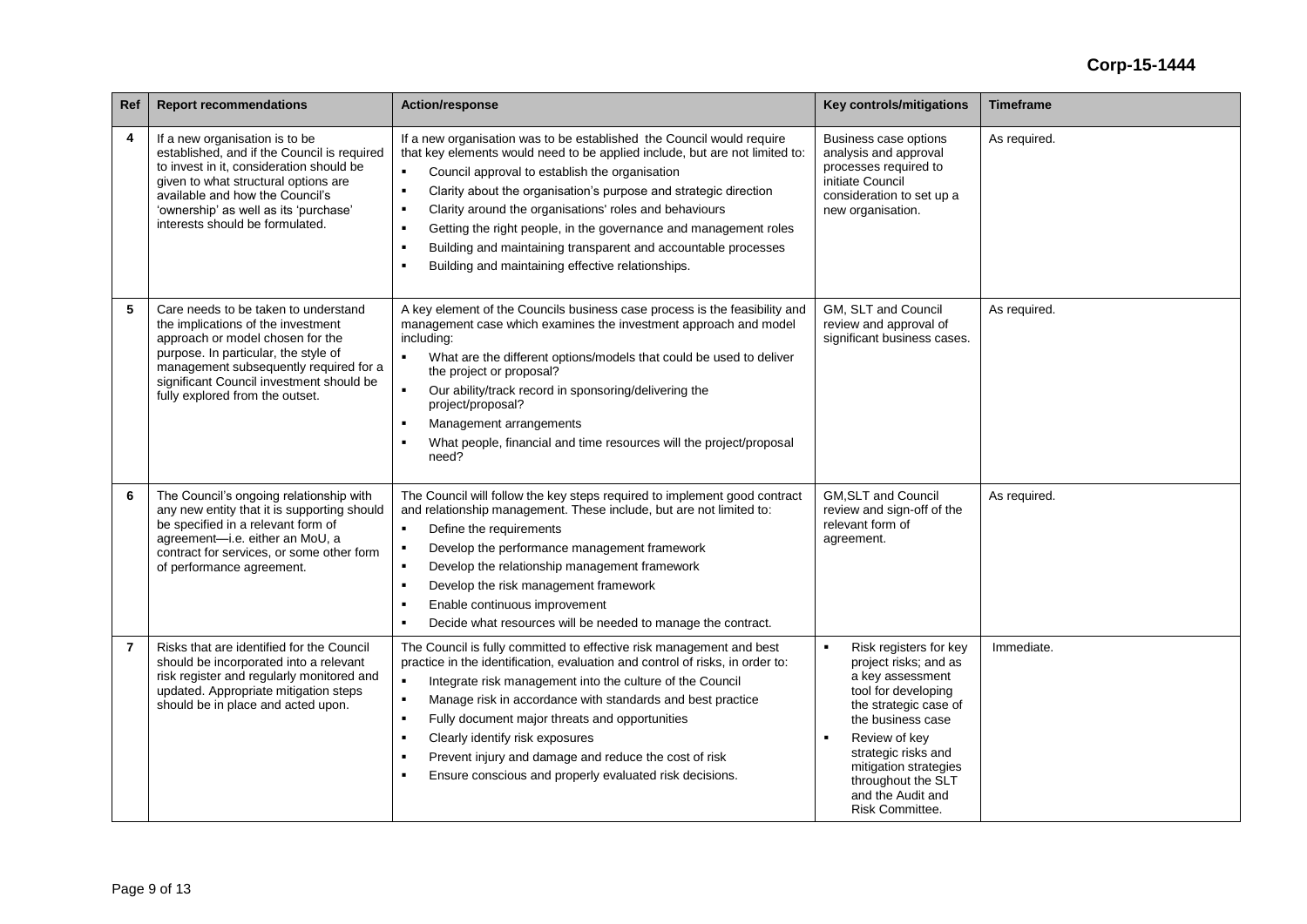| Ref | <b>Report recommendations</b>                                                                                                                                                                                                                                                                                                           | <b>Action/response</b>                                                                                                                                                                                                                                                                                                                                                                                                                                                                                                                                                                                                                                                                                                | <b>Key controls/mitigations</b>                                   | <b>Timeframe</b> |
|-----|-----------------------------------------------------------------------------------------------------------------------------------------------------------------------------------------------------------------------------------------------------------------------------------------------------------------------------------------|-----------------------------------------------------------------------------------------------------------------------------------------------------------------------------------------------------------------------------------------------------------------------------------------------------------------------------------------------------------------------------------------------------------------------------------------------------------------------------------------------------------------------------------------------------------------------------------------------------------------------------------------------------------------------------------------------------------------------|-------------------------------------------------------------------|------------------|
| 8   | Where there is a technical component to<br>any proposal (e.g. clean technology in<br>this instance) appropriate external advice<br>should be sought. In this instance, were<br>the clean technology enhancements<br>required by the Council actually likely to<br>be commercially viable?                                               | Appropriate external advice will be sought to ascertain the commercial<br>viability of a proposal as part of the business case development process.                                                                                                                                                                                                                                                                                                                                                                                                                                                                                                                                                                   | As part of the business<br>case review and approval<br>process.   | As required.     |
| 9   | There needs to be clear expectations<br>established from the outset as to<br>financial and service performance<br>reporting requirements.                                                                                                                                                                                               | In line with the requirements of the Local Government Act 2002 the<br>Council will establish expectations and regularly undertake performance<br>monitoring of any organisation or business relationship to evaluate its<br>contribution to the achievement of:<br>The Council's objectives for the organisation or business relationship<br>The desired results<br>The Council's overall aims and outcomes.                                                                                                                                                                                                                                                                                                          | Governance, monitoring,<br>control and reporting<br>requirements. | As required.     |
| 10  | Appropriate steps need to be taken by<br>both parties to a business relationship to<br>understand the other's strategy and<br>business direction so that any issues can<br>be resolved quickly. There is likely to be<br>a need for relationships to be established<br>and maintained at both Councillor as well<br>as at staff levels. | Providing the right environment for both parties to a business<br>arrangement to succeed involves applying key principles such as:<br>The entity should have a clearly defined purpose.<br>The entity's governing body should be effective<br>The parties involved should be assigned clear roles and<br>responsibilities<br>The Council should be able to hold the entity to account<br>Mechanisms for accountability to the community must be in place.<br>These principles reinforce the required ongoing and cooperative<br>relationship. They guide the interpretation of the processes that direct,<br>control and hold entities to account; their stewardship, openness,<br>programme delivery and leadership. | Governance, monitoring,<br>control and reporting<br>arrangements. | As required.     |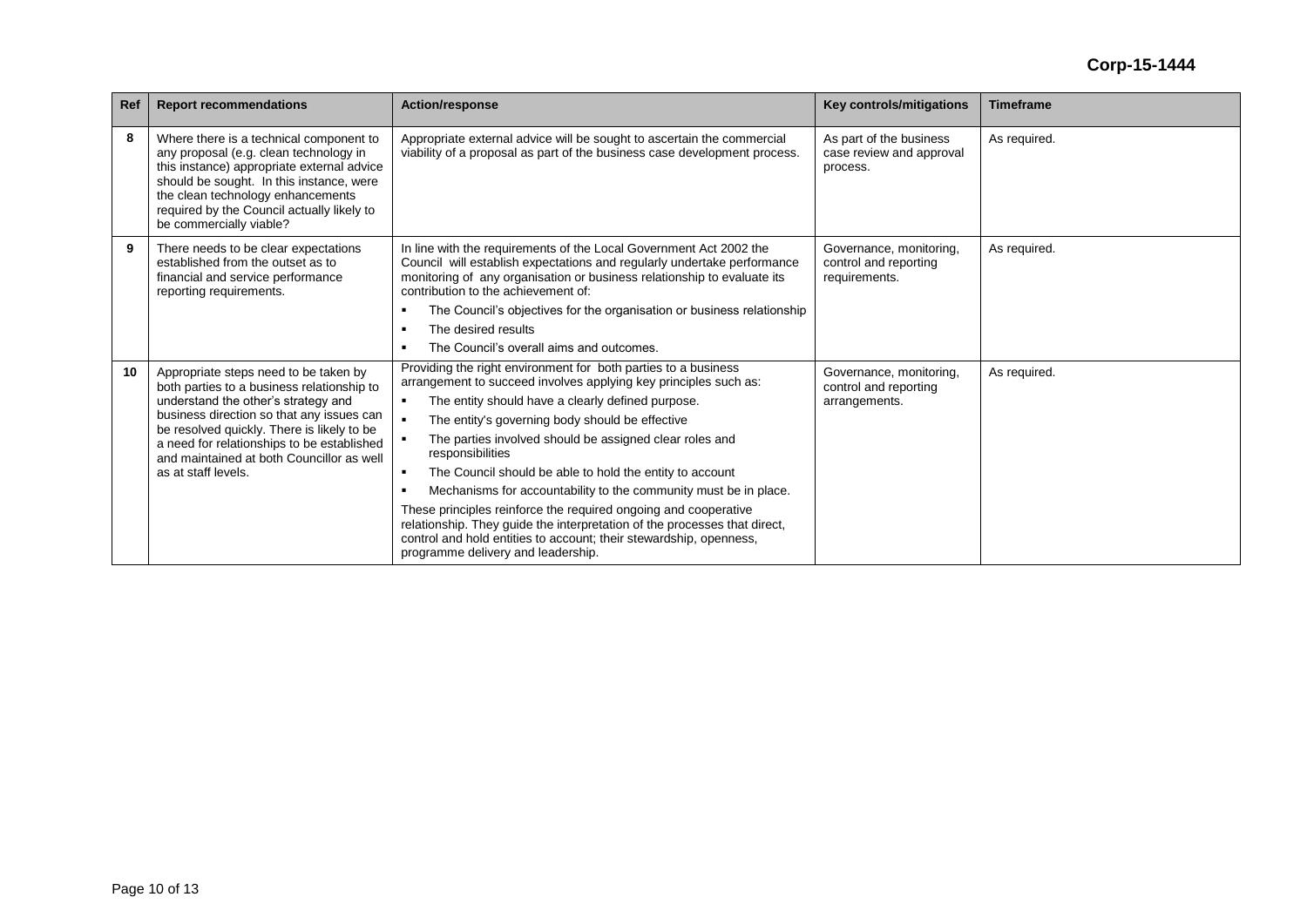Enterprise Risk Management Maturity Model

| <b>Maturity</b>                   | Leadership                                                                                                                                                                                                                            | <b>Culture</b>                                                                                                                                                                                                                                                          | <b>RM Procedures</b>                                                                                                                                                                                                | Capability                                                                                                                                                                                                                  | Integration                                                                                                                                                                                           | <b>Monitoring</b>                                                                                                                                                                                                                   |
|-----------------------------------|---------------------------------------------------------------------------------------------------------------------------------------------------------------------------------------------------------------------------------------|-------------------------------------------------------------------------------------------------------------------------------------------------------------------------------------------------------------------------------------------------------------------------|---------------------------------------------------------------------------------------------------------------------------------------------------------------------------------------------------------------------|-----------------------------------------------------------------------------------------------------------------------------------------------------------------------------------------------------------------------------|-------------------------------------------------------------------------------------------------------------------------------------------------------------------------------------------------------|-------------------------------------------------------------------------------------------------------------------------------------------------------------------------------------------------------------------------------------|
| <b>Enterprise</b><br>wide<br>5    | Board and senior leaders<br>model best practice RM.<br>RM is incorporated into 'the<br>way we do business'.<br>Stakeholder, customer and<br>supplier input sought.<br>Proactive approach.                                             | RM is central to business as<br>usual and culturally driven<br>All decision-making involves<br>explicit risk consideration<br>Increased focus on<br>opportunities, improvement,<br>innovation and adaptability.<br>Risk is seen as about<br>gaining strategic advantage | Risk is seen as uncertainty<br>RM policy and strategy<br>documented and known to<br>staff.<br>RM procedures are<br>consistent and continuously<br>improved; benchmarking /<br>learning from other<br>organisations. | Key staff and managers are<br>competent and engaged in<br>RM.<br>External advisors may be<br>used under the initiative of<br>in-house personnel.<br>RM success is celebrated.<br>RM is an important<br>performance criteria | RM occurs across<br>hierarchies and<br>organisational boundaries.<br>RM is integral to key<br>business processes,<br>performance management<br>etc operating up, down and<br>across the organisation. | Full RM trend analysis<br>Risk linkages and themes<br>being identified and<br>discussed<br>Value add reporting.<br>Effectiveness of RM is<br>monitored and informs<br>future RM.<br>RM failures reviewed to<br>identify learning's. |
| Managed<br>4                      | Each senior leader actively<br>promotes risk management<br>within their area.<br>RM seen as a means to<br>achieve business goals and<br>add value.<br>Valuable risk conversations<br>are beginning to occurring<br>at relevant forums | Risks are regularly<br>identified by staff and<br>managers and escalated<br>There are few surprises.<br>RM still seen as an add-on<br>to business as usual.<br>Longer-term RM focus<br>implemented.                                                                     | Risk is seen as uncertainty<br>RM policy and procedures<br>reqularly reviewed<br>RM tools and templates are<br>available<br>RM implementation plan<br>underway<br>Risk authorities being linked<br>to delegations   | Adequate in-house<br>bolstered with relevant<br>external RM support<br>RM responsibilities are<br>being linked to position<br>descriptions.<br>RM is art of induction<br>RM education sessions<br>regularly available.      | RM is applied mainly<br>vertically through the line<br>management structure.<br>although some cross<br>organisation risk think<br>occurring                                                           | RM implementation is<br>monitored and actions<br>taken to address shortfalls.<br>RM reports quarterly to<br>Groups, SLT, Board.                                                                                                     |
| Repeatable<br>3                   | Senior leaders regularly<br>review risk reports.<br>Strong focus on compliance<br>risks.<br>Medium-term RM focus.                                                                                                                     | Growing awareness of risk.<br>Increasing willingness to<br>use formal channels to<br>notify and escalate risks.<br>Risk champions may not be<br>valued                                                                                                                  | RM policy and procedures<br>In place but only<br>partial/inconsistent<br>implementation.<br>Some RM tools and<br>templates developed.<br>RM implementation plan<br>developing                                       | External RM advice sought<br>One or more in-house RM<br>experts appointed<br>RM education sessions<br>provided to some staff and<br>managers.<br>A few have RM expertise                                                    | RM is still applied primarily<br>to projects.<br>Silo responses to risks                                                                                                                              | Periodic RM reports to<br>senior leaders and Board<br>Compliance with RM policy<br>is variable across the<br>organisation.                                                                                                          |
| <b>Mandated</b><br>$\overline{2}$ | SLT or Board mandate for<br><b>RM</b><br>One senior leader has<br>responsibility for RM.<br>Specific risks discussed at<br>senior leadership meetings.                                                                                | Recognition that some risks<br>exist and must be<br>addressed.<br>Risks are seen as negative<br>consequence events<br>Risks are discussed<br>informally and escalated as<br>deemed by the individual.                                                                   | RM procedures are<br>beginning to be identified<br>communicated.<br>High reliance on the<br>knowledge, experience of<br>individuals.<br>Inconsistent approaches for<br>managing different types of<br>risk          | External expert RM<br>management advice<br>Some RM philosophy<br>education to senior leaders.<br>Heavy reliance on historical<br>practice.                                                                                  | RM is seen as an additional<br>requirement to business as<br>usual.<br>RM applied to projects<br>Silo responses to risks                                                                              | Compliance focus, RM only<br>motivated by reporting<br>requirements<br>RM reports occasionally<br>provided to Board<br>Reports are narrative and<br>based on the knowledge of<br>key individuals.                                   |
| Ad-hoc                            | Senior leaders address high<br>level risks as they arise.<br>Risks may be perceived as<br>issues<br>Short-term RM focus.<br>Reactive RM.                                                                                              | Perception that notifying a<br>risk is a sign of failure.<br>Risk seen as a loss, harm<br>or cost<br>RM, finance and insurance<br>ambiguous                                                                                                                             | No standardised RM<br>procedures.<br>Ad hoc approaches applied<br>on a case-by-case basis.                                                                                                                          | No understanding or<br>experience of<br>risk management and its<br>link to the achievement of<br>business objectives.                                                                                                       | RM is seen as an 'extra'<br>which must be done in<br>response to a crisis<br>situation.<br>Compartmentalised<br>responses to risks                                                                    | No monitoring or reporting<br>of risks.                                                                                                                                                                                             |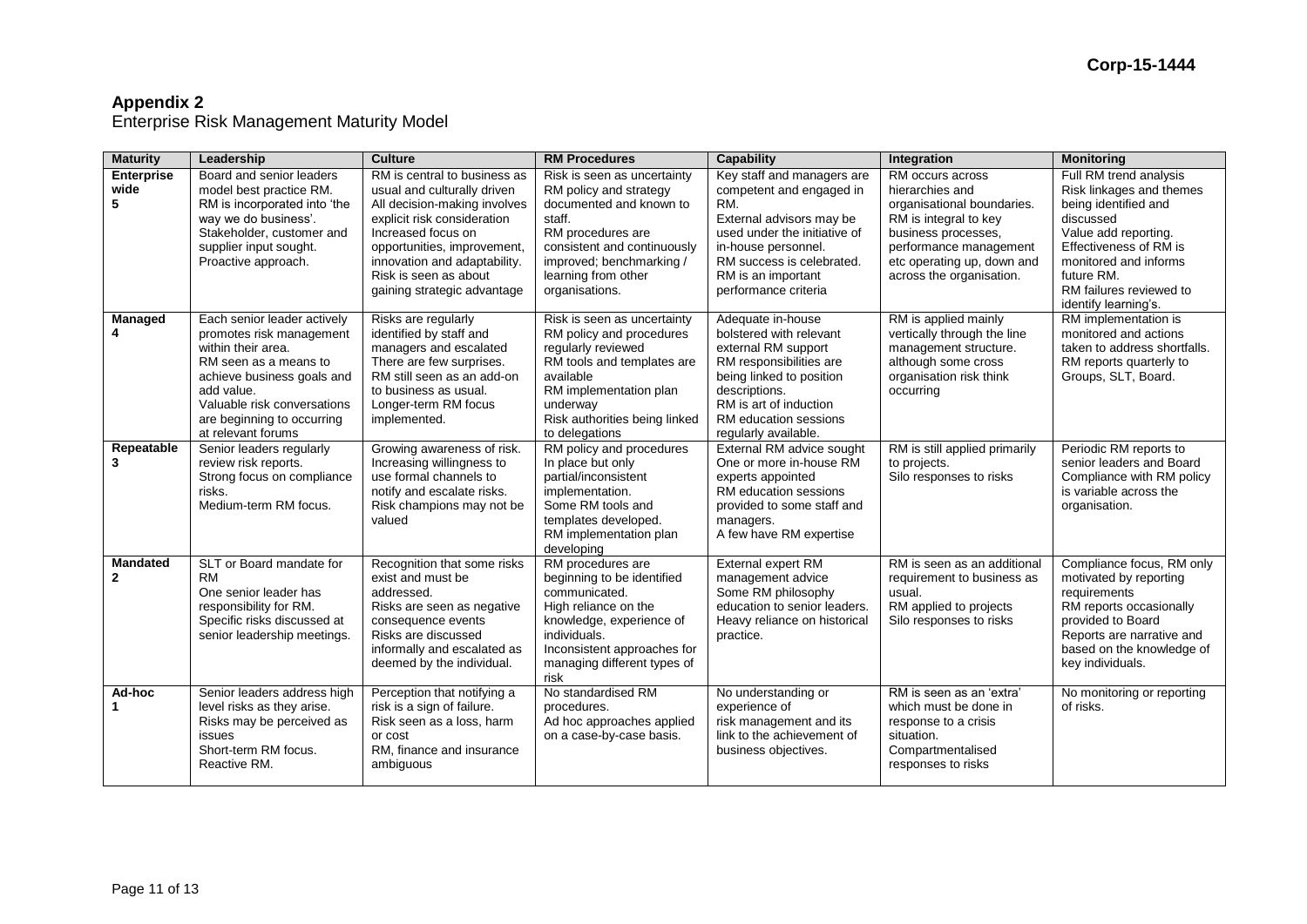Proposed Enterprise Risk Management Implementation Plan (12 months)

| <b>Task</b>                                      | By who             | 1 | $\mathbf{2}$ | 3 | 4 | 5 | 6 | 7 | 8 | 9 | 10 | 11 | $12 \,$ |
|--------------------------------------------------|--------------------|---|--------------|---|---|---|---|---|---|---|----|----|---------|
| Discuss ERM, Risks with Senior Managers          | Cons               |   |              |   |   |   |   |   |   |   |    |    |         |
| Develop ERM Policy, Communicate                  | Cons/Comms         |   |              |   |   |   |   |   |   |   |    |    |         |
| Verify current RM capability per Group           | Cons               |   |              |   |   |   |   |   |   |   |    |    |         |
| Develop Corporate RM Plan                        | Cons/SLT           |   |              |   |   |   |   |   |   |   |    |    |         |
| Define RM Accountabilities                       | Cons/HR            |   |              |   |   |   |   |   |   |   |    |    |         |
| Identify RM Champions & Mentor                   | Con/GMs            |   |              |   |   |   |   |   |   |   |    |    |         |
| Develop & Approve Generic Risk tool              | Cons/RMCs          |   |              |   |   |   |   |   |   |   |    |    |         |
| Develop Staff Training Strategy & Plan           | Cons/RMCs          |   |              |   |   |   |   |   |   |   |    |    |         |
| <b>Staff Training and Mentoring</b>              | Cons/RMCs          |   |              |   |   |   |   |   |   |   |    |    |         |
| Develop Group RM Plans                           | Cons/RMCs/GMs      |   |              |   |   |   |   |   |   |   |    |    |         |
| Develop Risk Reporting Process                   | Cons/RMCs          |   |              |   |   |   |   |   |   |   |    |    |         |
| Group Risk Forums Start then Quarterly           | Cons/RMCs/Groups   |   |              |   |   |   |   |   |   |   |    |    |         |
| SLT Risk Forum Start then Quarterly              | Cons/RMCs/SLT      |   |              |   |   |   |   |   |   |   |    |    |         |
| Risk Communication/Escalation Strategy           | Cons/RMCs          |   |              |   |   |   |   |   |   |   |    |    |         |
| Develop Full RM Manual and Guide                 | Cons/RMCs          |   |              |   |   |   |   |   |   |   |    |    |         |
| Audit and Risk Forum Start then Annual           | Cons/CE/A&R        |   |              |   |   |   |   |   |   |   |    |    |         |
| Further Assure RM in Projects, Assets            | Cons/RMCs          |   |              |   |   |   |   |   |   |   |    |    |         |
| <b>Clarify Risk Authorities Link Delegations</b> | Cons/Finance/Legal |   |              |   |   |   |   |   |   |   |    |    |         |
| Review/Enhance Risk Reporting Systems            | Cons/RMCs          |   |              |   |   |   |   |   |   |   |    |    |         |
| <b>Review and Report Progress</b>                | Cons               |   |              |   |   |   |   |   |   |   |    |    |         |

Key: Cons = Consultant

RMCs = Risk Management Champions